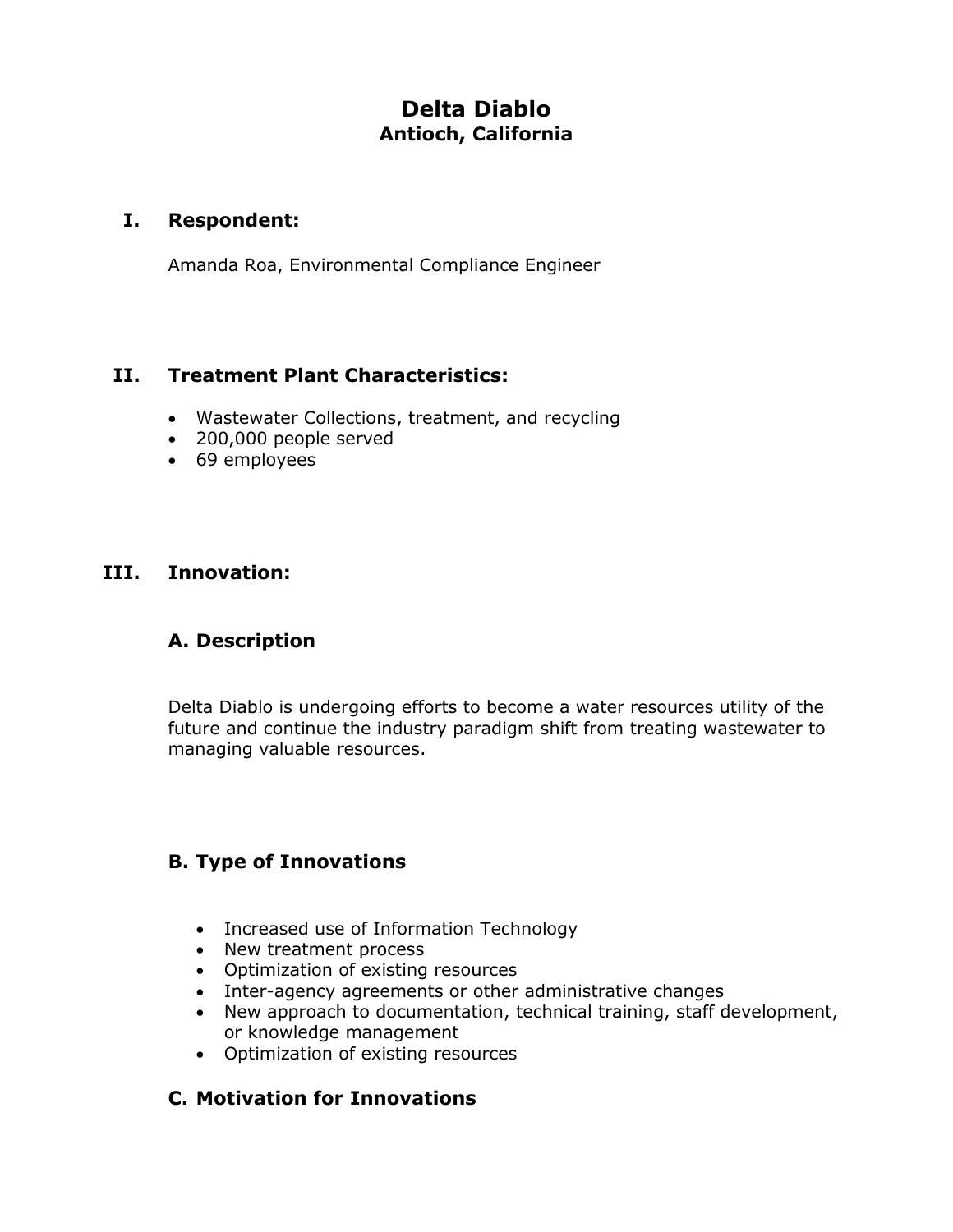Management directive and new mission and vision statements

## **D. Barriers/Challenges**

Challenges included staff buy-in, resource issues, and workload prioritization

## **E. Benefits**

It is still early in the process, but potential benefits include renewed energy and creativity from staff, energy savings, increased revenues, lower greenhouse gas emissions, cost-savings, and other community and environmental benefits.

#### **F. Effect on Staff Training**

In order to successfully transition to a utility of the future, staff will have to be trained on the triple bottom line and learn how to factor in non-monetary benefits into decision-making.

#### **G. Lessons Learned**

This is a continuous process so there is no strict beginning or end, but as with almost everything, clear communication of goals and expectations is paramount.

#### **IV. Drought Response:**